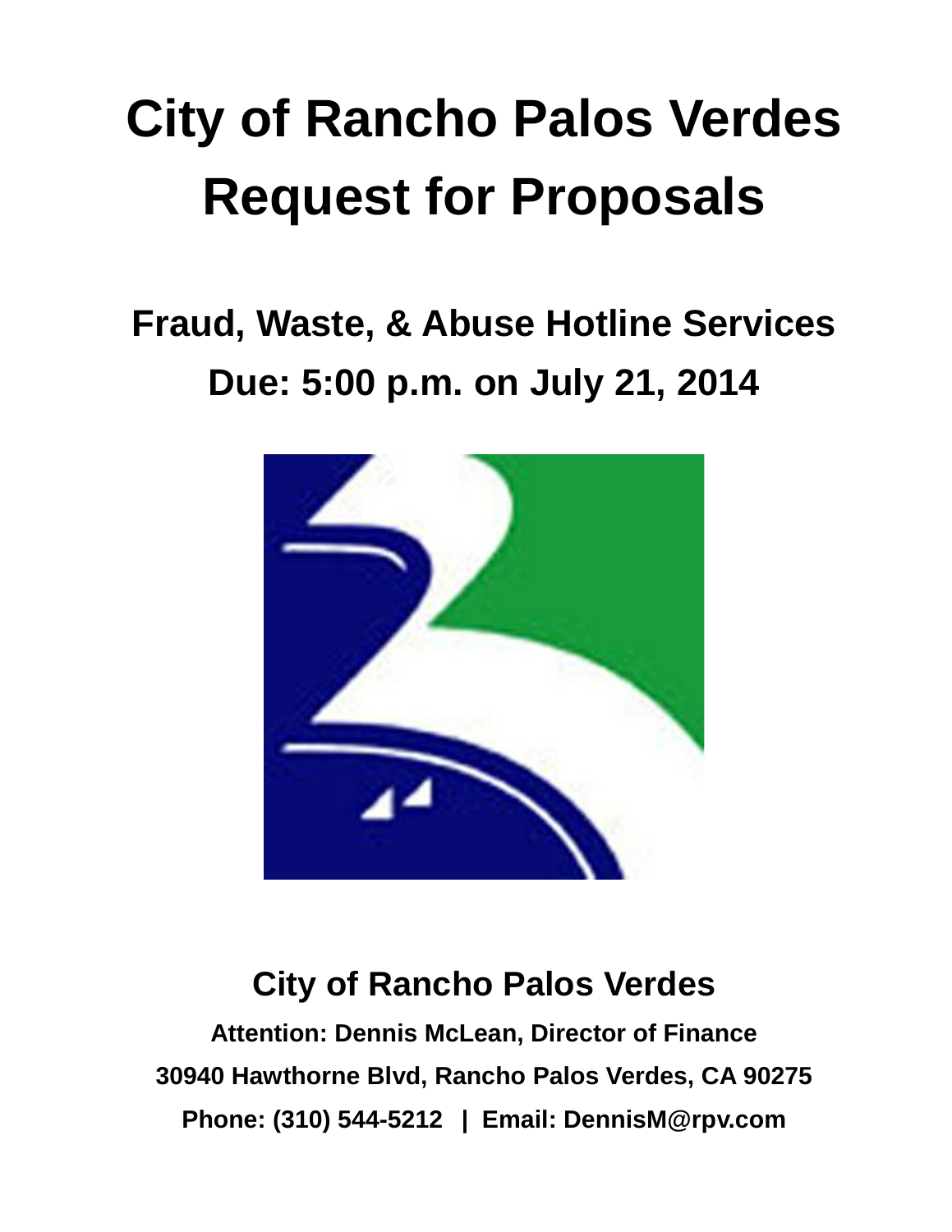#### **CITY OF RANCHO PALOS VERDES REQUEST FOR PROPOSALS FRAUD, WASTE, & ABUSE HOTLINE SERVICES**

#### **1. INTRODUCTION AND PROJECT**

The City of Rancho Palos Verdes is requesting proposals from qualified professionals to implement and coordinate a city-wide, anonymous Fraud, Waste, & Abuse Hotline. The City uses the statutory definition of fraud, waste, and abuse: *"any activity by a local agency or employee that is undertaken in the performance of the employee's official duties, including activities deemed to be outside the scope of his or her employment, that is in violation of any local, state, or federal law or regulation relating to corruption, malfeasance, bribery, theft of government property, fraudulent claims, fraud, coercion, conversion, malicious prosecution, misuse of government property, or willful omission to perform duty, is economically wasteful, or involves gross misconduct." Gov. Code § 53087.6, subd. (f)(2).*

The City will select one firm, based on demonstrated competence and a cost effective approach to design, conduct, and assist in the implementation of a city-wide anonymous Fraud, Waste, & Abuse Hotline.

#### **2. BACKGROUND**

The City of Rancho Palos Verdes is a scenic, upscale, residential coastal community, with a population of 42,000, located on the Palos Verdes Peninsula of southwestern Los Angeles County.

The City of Rancho Palos Verdes is a contract city, meaning that some services are provided by contract with agencies (both public and private) and some services are delivered by the City's own employees. Police and fire protection is provided by the County of Los Angeles. The County of Los Angeles also provides sanitary, sewer and other specialized public works services, while library services are provided through a special district. Services provided by the City are solid waste collection, construction and maintenance of streets and other infrastructure, planning and zoning activities, recreational activities, and an extensive system of public parks, open space and trails.

**City Government**: Rancho Palos Verdes is a General Law City and has operated under the Council-Manager form of government since incorporation in 1973. Policy-making and legislative authority are vested in the governing City Council, which consists of five Council Members, including the Mayor and Mayor Pro-Tem. The City Council is elected on a non-partisan, at-large basis. Council Members are elected to four-year staggered terms with two or three Council Members elected every two years. The Council designates the Mayor and Mayor Pro-Tem for a one-year term. The City Manager is responsible for carrying out the policies and ordinances of the governing council, for overseeing the day-to-day operations of the government, and for appointing the heads of the government's departments. The City is fiscally sound and functions on an annual budget cycle.

**Labor Force**: The City of Rancho Palos Verdes has 62 authorized full time positions for FY 14-15, and its departments include an Administration Department, Finance Department, Community Development Department, Public Works Department and a Park and Recreation Department. Presently there is one bargaining unit that incorporates all employees minus the management staff.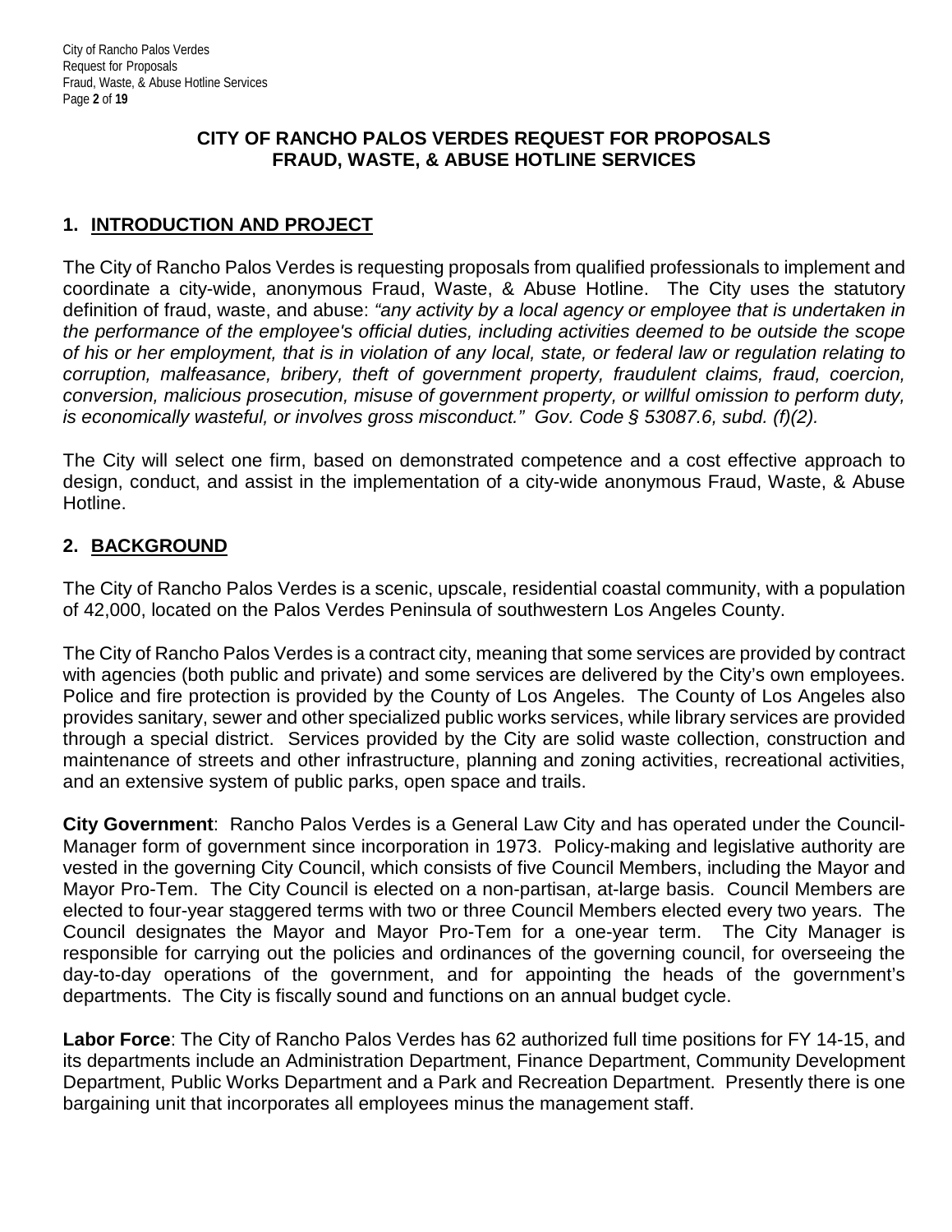City of Rancho Palos Verdes Request for Proposals Fraud, Waste, & Abuse Hotline Services Page **3** of **19**

#### **3. SITUATION**

The City began its research regarding the implementation of a confidential and anonymous city-wide Fraud, Waste, and Abuse Hotline in the fall of 2013, including the best practices associated with the development, implementation, and coordination of an internal and external Hotline. Staff received explicit direction as to the intent of the Hotline's focus and methods for implementation at the June 3, 2014 City Council meeting.

The City's elected leaders desire to provide residents, employees, and concerned persons with telephonic and web-based means for reporting potential abuses, be those related to financial or personnel concerns.

The intent of this Request for Proposals (RFP) is to solicit service proposals from qualified firms to establish, operate, and maintain a dedicated toll-free telephone and online hotline for employees and residents of Rancho Palos Verdes ("CITY"), as well as non-resident concerned persons, to anonymously report complaints of fraud, waste, abuse, and other wrongdoing in connection with City government.

The contract to be awarded will be for an initial period of one (1) year, with up to three (3) additional, one (1) year options to renew at the sole discretion of the City. Therefore, proposals should reflect the maximum four (4) year term of the contract.

#### **4. SCOPE OF SERVICES REQUIRED**

All proposals must be made on the basis of, and either meet or exceed, the requirements contained herein. The City of Rancho Palos Verdes is seeking the services of a highly qualified software and customer support firm to assist in:

#### **4.1 Toll Free Hotline**

- 4.1.1 The Hotline Administrator shall provide a toll-free hotline number that will be unique to the City and the number will be retained by or transferred to the City after completion or termination of the contracted service.
- 4.1.2 Calls to the hotline must be answered by a live intake representative 24 hours a day, 7 days a week, and 365 days a year. The Hotline Administrator shall have sufficient staffing and technical capacity to answer multiple calls simultaneously.
- 4.1.3 The Hotline Administrator shall provide representatives who are fluent in a variety of languages. The proposal shall notate which specific languages the firm is capable of supporting. The City's primary languages, as defined by the Los Angeles County Registrar/Recorder, include Chinese, English, Hindi, Japanese, Korean, and Spanish.
- 4.1.4 The Hotline Administrator shall describe the contingency process in place should call volume exceed customer service representative capacity.
- 4.1.5 Complainants shall be given the option to remain anonymous. Where this option is selected, the anonymity of hotline complainants shall be protected. Calls will not be recorded and caller identification information will not be maintained.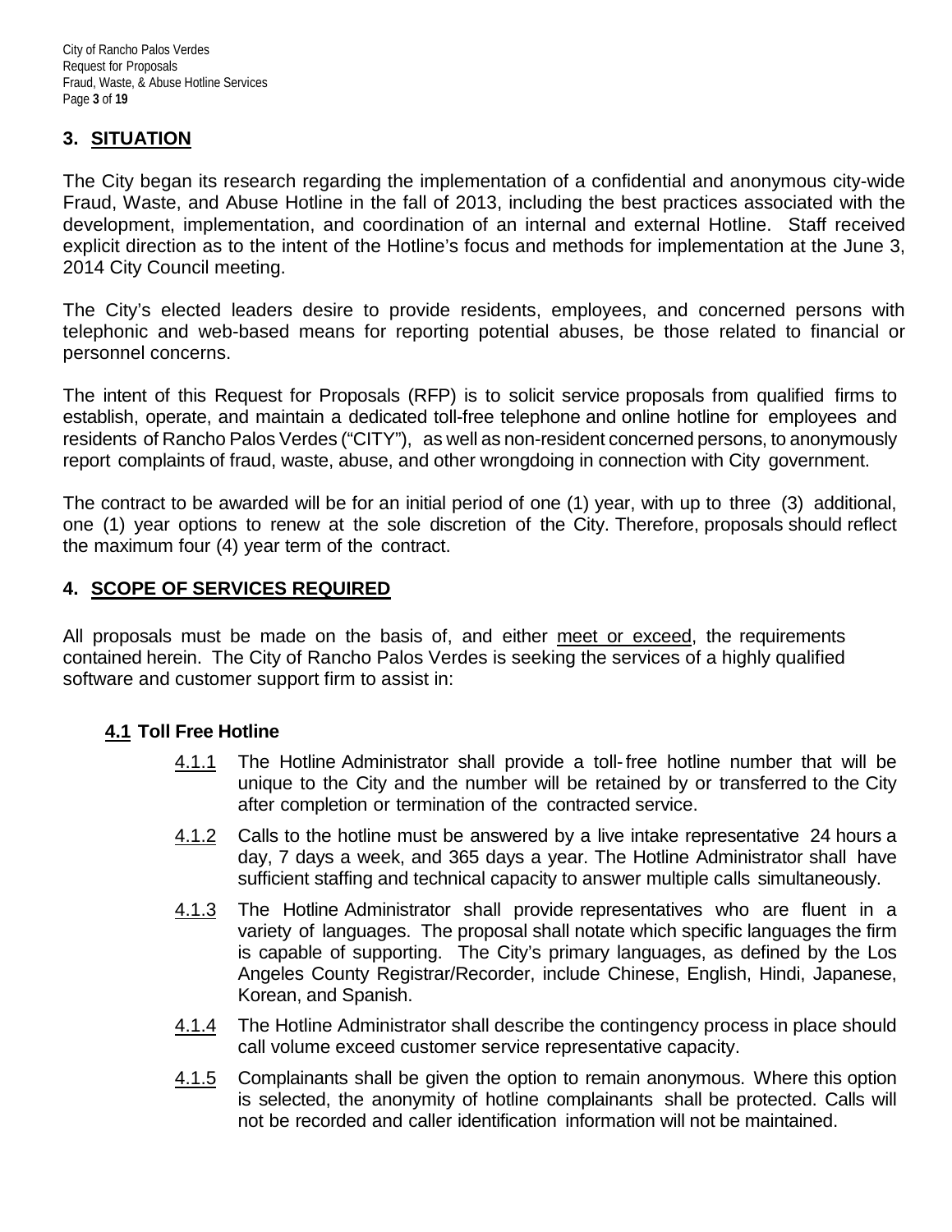- 4.1.6 The complainant shall be provided with an option to provide and receive follow-up communication regarding his or her complaint.
- 4.1.7 All telephone-based complaints shall be entered into the Hotline Administrator's electronic case management system within three (3) hours of its receipt of the complaint.
- 4.1.8 Allegations submitted telephonically must be appropriately routed to the designated City contact(s) by the Hotline Administrator within three (3) hours of the submission.
- 4.1.9 The proposal shall illustrate call volume costs via a tier system of 50, 100, and 150 calls annually.

#### **4.2 Internet-based Complaint Reporting System**

- 4.2.1 Hotline Administrators must include quotations and pricings for an internet-based complaint reporting system integrated with the toll-free telephone hotline.
- 4.2.2 The Hotline Administrator shall provide an internet-based reporting system through a secure website, customized for the City.
- 4.2.3 The website shall include a standardized web form allowing the complainant to submit allegations through the website.
- 4.2.4 All web-based complaints shall be entered into the Hotline Administrator's electronic case management system within three (3) hours of its receipt of the complaint.
- 4.2.5 Allegations submitted via the website must be read and appropriately routed to the designated City contact(s) by the Hotline Administrator within three (3) hours of the submission.
- 4.2.6 Complainants shall be provided with the option to receive follow-up communication regarding complaints.
- 4.2.7 Complainants shall be given the option to remain anonymous. Where this option is selected, the anonymity of online complainants shall be protected. IP addresses will not be tracked for complaints submitted via the website.
- 4.2.8 The proposal shall illustrate web-based submittal costs via a tier system of 50, 100, and 150 web-based submittals annually.
- 4.2.9 The website shall be accessible to persons with disabilities, including, but not limited to, accessible elements such as alt tags, long descriptions, and/or captions for photos, graphics, scanned images, and video. Documents posted on the website should be in HTML or a text-based format [even if posted in another format, such as Portable Document Format (PDF)], in order to be read by reader software. Online forms and tables should also be accessible.

#### **4.3 Staff**

- 4.3.1 Intake representatives shall be trained to capture sufficient information from complainants upon which to initiate an investigation into the complaints and to ask questions as appropriate to solicit this information.
- 4.3.2 Intake representatives shall be trained in delivering excellent customer service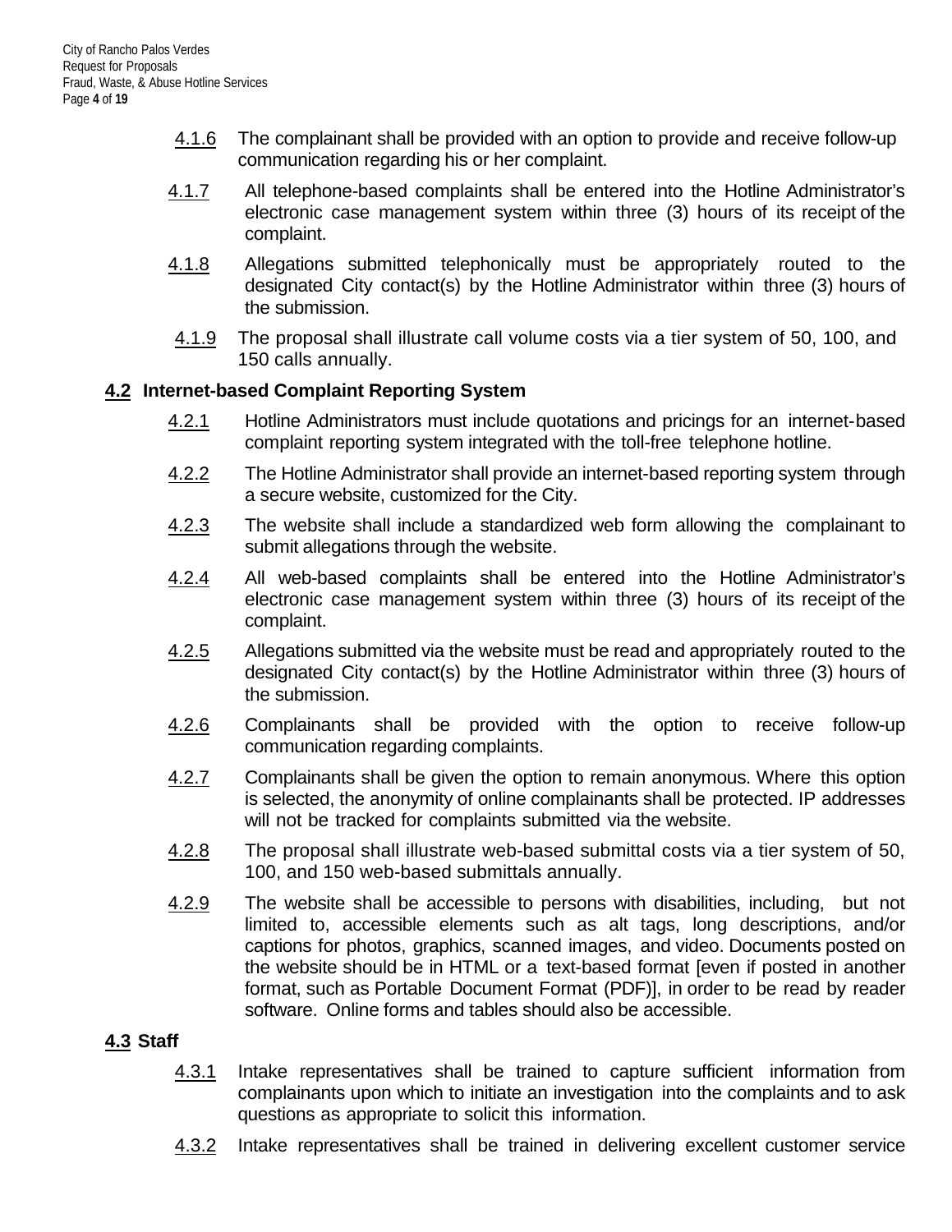and shall maintain a courteous and professional demeanor with complainants at all times.

- 4.3.3 Intake representatives shall be trained in recognizing when a hotline or online complaint is a life-threatening emergency and shall inform the complainant to contact 911.
- 4.3.4 The Hotline Administrator shall provide a dedicated account representative as the single point of contact for any Contract and technical issues. The representative shall be a Hotline Administrator senior staff member.

#### **4.4 Integrated Case Management System**

- 4.4.1 All complaints shall be tracked in an integrated case management system. The Hotline Administrator shall provide an integrated Case Management System ("System") with the following specifications:
- 4.4.2 The system shall generate and deliver an electronic notification to the City of all new complaints, including a complaint summary, within three (3) hours of a new case being created in the system.
- 4.4.3 At a minimum, the complaint summary will include the date and time the complaint was submitted, the method the complaint was reported (via hotline or online), a detailed description of the nature of the complaint, and whether the complainant has selected the option for follow-up communication.
- 4.4.4 If so requested by the complainant, the complaint summary will be anonymous as to the identity of the complainant.
- 4.4.5 The system shall generate and deliver an electronic notification to the City of all subsequent and follow up communication between the Hotline Administrator and the complainant within three (3) hours of said communication being entered into the system.
- 4.4.6 The system shall track initial complaints and any subsequent follow-up contact with complainants on the same allegations.
- 4.4.7 The system shall allow a designation of a broad case type including but not limited to fraud, waste, and abuse, EEO related, or management issues.
- 4.4.8 The system shall allow the City to input and track complaints received directly by the City into the system.
- 4.4.9 The system shall automatically assign a unique case number to each new complaint. Case numbers shall be assigned in a systematic and serialized manner.
- 4.4.10 The system shall allow a system administrator from the City to assign specific cases to other users within the system for investigation.
- 4.4.11 The system shall allow the assigned City investigator to input status information into the system.
- 4.4.12 The system shall provide the ability to set a reminder for needed actions for specific cases.
- 4.4.13 The system shall allow the City to have a minimum of two (2) system administrators with full system access and rights to the City's data and the ability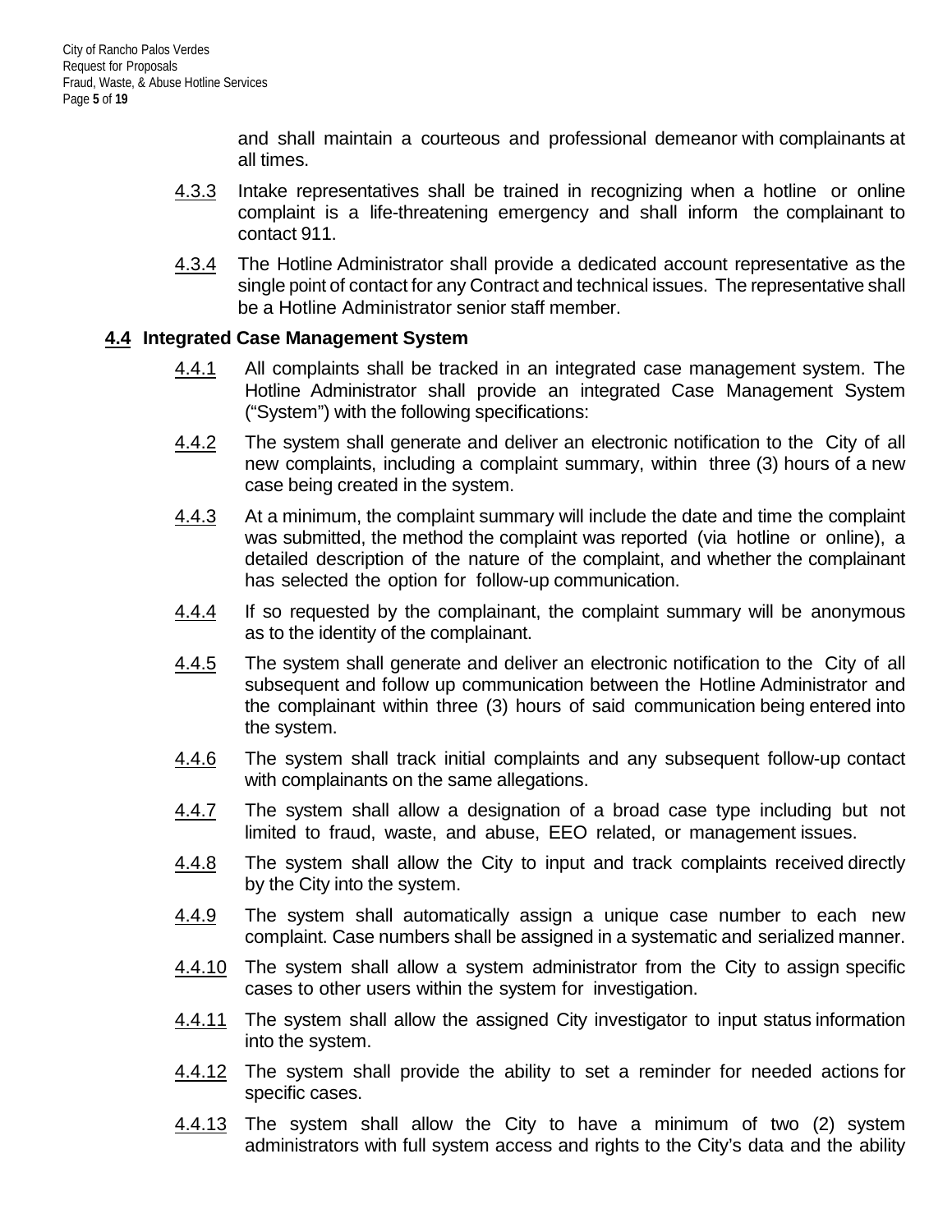to add new users and assign access rights and ten (10) end users with varying levels of system access and rights.

- 4.4.14 The system shall provide for the indefinite storage of the City's complaint and investigative data in accordance with California record retention requirements for local governments.
- 4.4.15 The system shall provide a method for the City to communicate with intake representatives regarding specific cases, including providing follow-up information and questions to be shared with the complainants by the intake representative.
- 4.4.16 The system shall include the ability to reflect the status of a particular case, at a minimum allowing the case to be reflected as open, in progress, or closed.
- 4.4.17 The system shall allow for the creation and downloading of reports at minimum levels of monthly, quarterly, annually, and year-to-date program activity. These reports shall be easily sortable by a variety of fields including date, nature of the complaint, and length of time from the initial complaint intake to when the case was reflected as closed in the system. These reports may be provided by the Hotline Administrator to the City electronically or run and downloaded by the City's system administrators.
- 4.4.18 The system shall be searchable based upon login security rights.

#### **4.5 Marketing and Educational Materials**

4.5.1 The Hotline Administrator shall provide the City with communication tools and other materials to promote and advertise the hotline including posters, business cards and brochures customized to the City for residents, non-resident concerned parties, and employees of the City.

#### **4.6 Technical Support and Requirements**

- 4.6.1 The Hotline Administrator shall provide dedicated support from the client services team for program set up, system training, and on-going system maintenance.
- 4.6.2 The toll-free hotline must be accessible to persons with disabilities, including but not limited to individuals who use Text Telephone (TTY) and the Telecommunications Relay Service (TRS).
- 4.6.3 The Hotline Administrator shall ensure the network security of all City data maintained in the system.
- 4.6.4 The Hotline Administrator shall maintain adequate capacity on its network during the Contract term to meet the City's usage needs.

#### **4.7 Annual Meeting**

4.7.1 The Hotline Administrator shall meet with the City, either on site or via a remote digital link, a minimum of one time annually to provide a program overview, including trends, benchmarking against the Hotline Administrator's book of business, new program or system features, and any recommendations the Hotline Administrator believes the City should consider moving forward.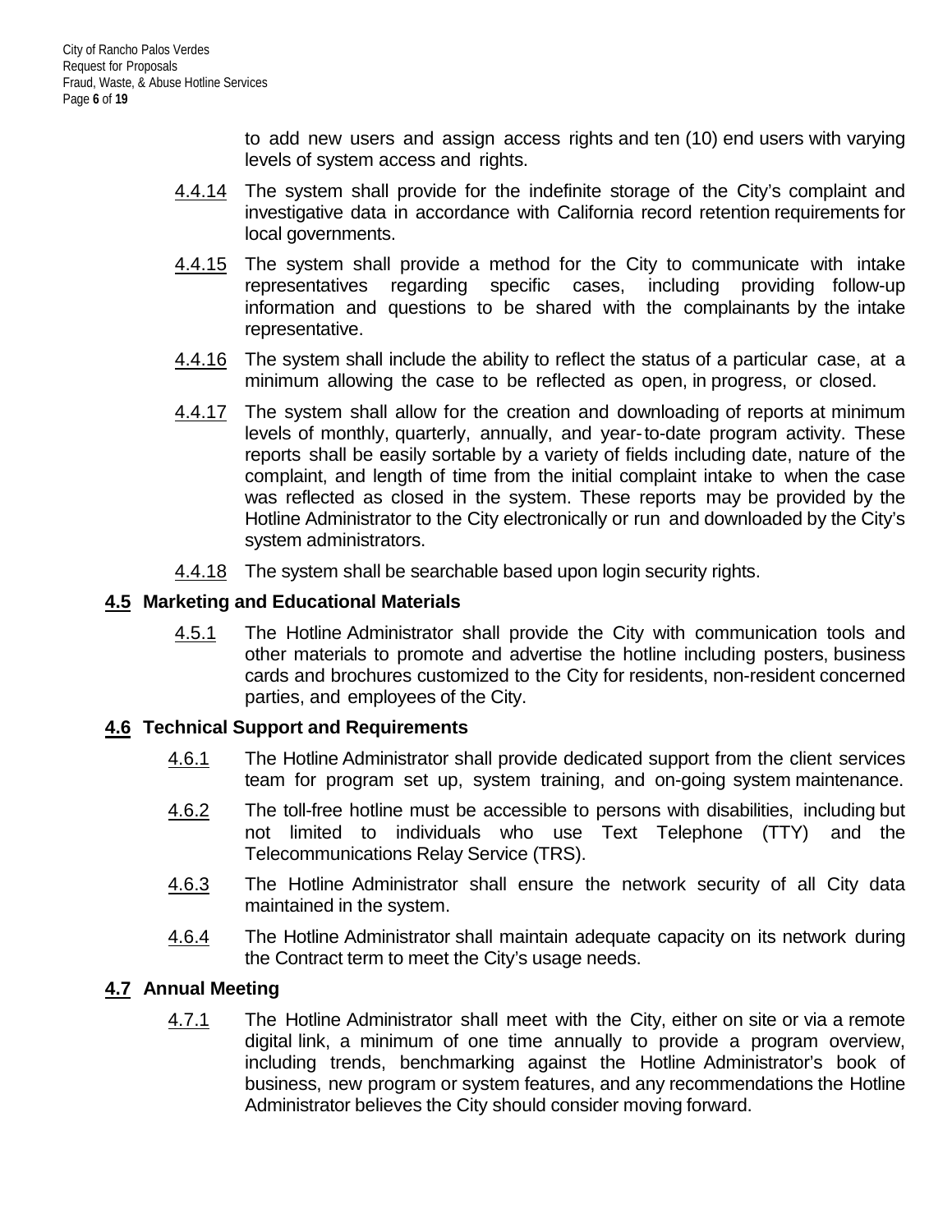#### **5. QUALIFICATIONS AND CRITERIA**

**Qualifications:** The City of Rancho Palos Verdes will select one firm for all the outlined Scope of Services on the basis of qualifications, experience and cost. The following are the minimum qualifications to be used to evaluate the responses to this Request for Proposals:

- 1. Hotline Administrators must demonstrate that they have the resources and capability to provide the materials and services as described herein*. All Hotline Administrators must submit the documentation indicated below with their proposal. Failure to provide any of the required documentation shall be cause for proposal to be deemed non-responsive and rejected.*
- 2. Hotline Administrators must have a minimum of five (5) years of verifiable experience providing fraud, waste, and abuse complaint hotline and online reporting services.
- 3. The Hotline Administrator has a demonstrated track record of success in handling all aspects of fraud, waste, and abuse complaint hotline services to public entities in the State of California.
- 4. Each Hotline Administrator shall provide five (5) references, preferably from governmental agencies, for relevant work performed in the past five (5) years. When possible, include references from cities with size and characteristics comparable to the City of Rancho Palos Verdes.

**Selection Criteria:** The City of Rancho Palos Verdes will conduct a comprehensive, fair, and impartial evaluation of the proposals received in response to the Request for Proposals. All proposals received from vendors will be reviewed and evaluated by a committee established by the City. The names, information, or experience of the individual members will not be made available to any vendor. The Evaluation Committee will first screen all proposals submitted, according to the minimum qualifications set forth above. The following criteria will be used in reviewing and comparing the proposals and in determining the most responsive bid:

- 1. Qualifications, background and prior experience of the firm, experience of key staff assigned to oversee services provided to the City of Rancho Palos Verdes, evaluation of size and scope of similar work performed and success on those projects.
- 2. Cost and Fees to the City of Rancho Palos Verdes for handling matters. Cost is not the sole determining factor but will be taken into consideration. Hotline Administrator must offer services at a rate comparable to the rate Hotline Administrator provides to other governmental agencies for similar work. Offering a higher rate to the City of Rancho Palos Verdes than the comparable rate offered to other organizations with comparable specifications is grounds for disqualification of the Hotline Administrator. If rates differ for different types or levels of service, the Hotline Administrator's proposal should illustrate those differences.
- 3. References including past performance of proposer.
- 4. Responsiveness to the Request for Proposals and quality of the proposal.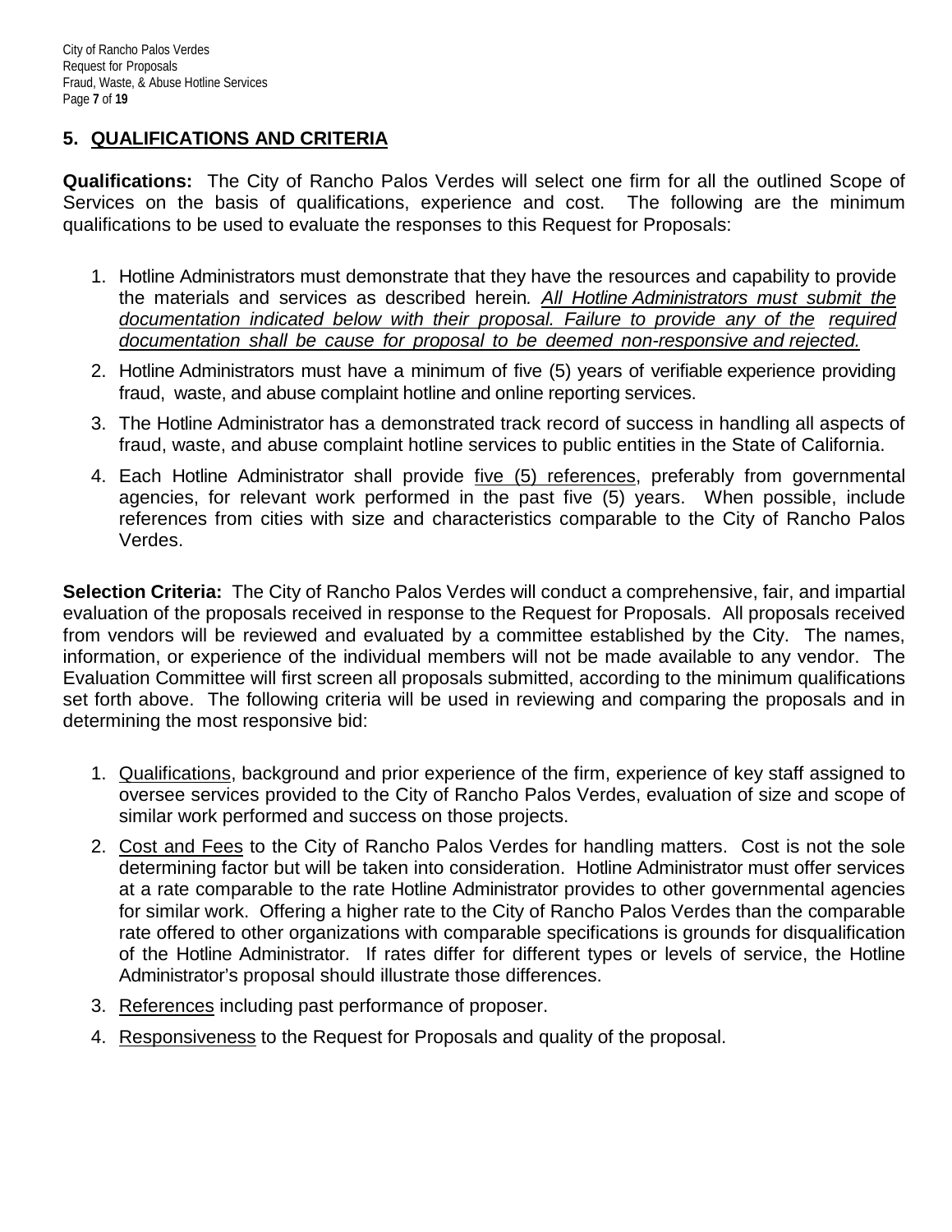#### **6. FORMAT AND DELIVERY OF RESPONSES**

Respondents are asked to submit six (6) copies of proposals in sufficient detail to allow for a thorough evaluation and comparative analysis. The proposals should include at minimum, the following information in a sectionalized format addressing all phases of work in the Request for Proposals.

**Format:** Limit quotations to 30 typed 8.5" X 11" pages, or fewer, on white bond paper, single sided (excluding cover letter and attachments). You may attach a firm brochure if you wish, but it must be as a separate attachment and independent from the required elements noted above.

- 1. Use a conventional typeface with a minimum font size of 12 points. Use a 1" margin on all borders.
- 2. Organize your proposal in the order described above.
- 3. Provide one (1) unbound original, in addition to the six, of your firm's response and one (1) electronic version.
- 4. Prominently label the envelope / package: "RFP for Fraud, Waste, and Abuse Hotline Services" and include the name of the prime respondent (Dennis McLean).

**Cover Letter:** All proposals shall include a cover letter which states that the proposal shall remain valid for a period not less that ninety (90) days from the date of submittal. If the proposal contemplates the use of sub-contractors, the sub-contractors shall be identified in the cover letter. If the proposal is submitted by a business entity, the cover letter shall be signed by an officer authorized to contractually bind the business entity. With respect to the business entity, the cover letter shall also include: the identification of the business entity, including the name, address and telephone number of the business entity; and the name, title, address and telephone number of a contact person during the proposal evaluation period.

**Introduction:** Present an introduction of the proposal and your understanding of the assignment and significant steps, methods and procedures to be employed by the proposer to ensure quality deliverables that can be delivered within the required time frames and your identified budget.

**General Scope of Work:** Briefly summarize the scope of work as the proposer perceives or envisions it for each area proposed.

**Work Plan:** Present concepts for conducting the work plan and interrelationship of all products. Define the scope of each task including the depth and scope of analysis or research proposed.

**Schedule:** As time is of the essence for this assignment, recommend a schedule of work indicating specific milestones.

**Fee and Costs:** Although an important aspect of consideration, the financial cost estimate will not be the sole justification for consideration. Negotiations may or may not be conducted with the proposer; therefore, the proposal submitted should contain the proposer's most favorable terms and conditions, since selection and award may be made without discussion with any firm. All prices should reflect "not to exceed" amounts per item.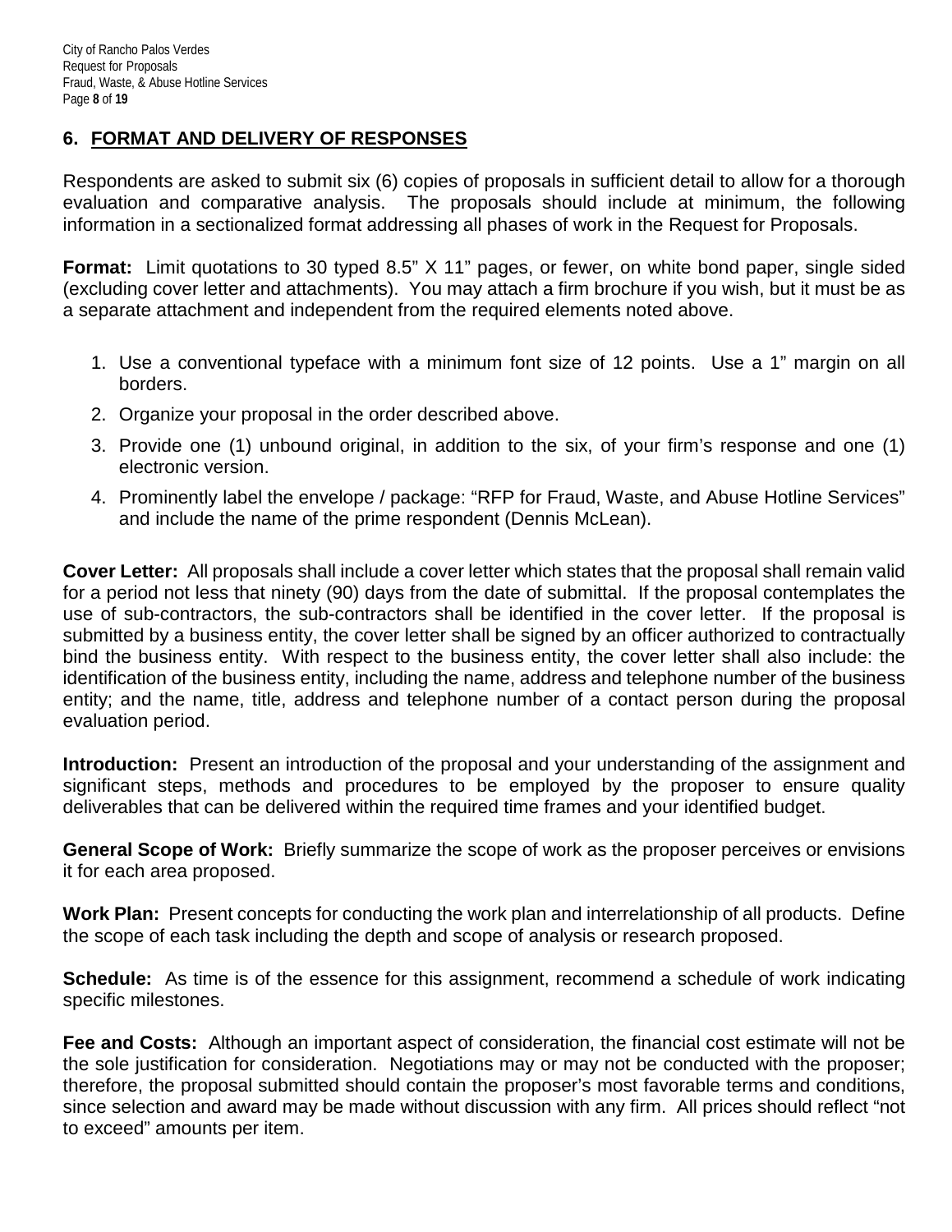**Ability of the Proposer to Perform:** Provide a detailed description of the proposer and his/her qualifications, including name(s), title(s), detailed professional resume(s), and past experience in similar work efforts/products of key personnel who will be working on the assignment. Provide a list of specific related work projects that have been completed by the proposer which are directly related to the assignment described in the Request for Proposals. Note the specific individuals who completed such project(s). Identify the role and responsibility of each member of the project team. Include the amount of time key personnel will be involved in the respective portions of the assignment. Respondents are encouraged to supply relevant examples of their professional product. Provide a list of references.

**Delivery:** Responses are due on or before 5:00 p.m. on Monday, July 21, 2014. Late responses will not be accepted. Deliver the responses to:

City of Rancho Palos Verdes Attention: Dennis McLean, Director of Finance 30940 Hawthorne Blvd Rancho Palos Verdes, CA 90275

If you have any questions regarding this Request for Proposals, please contact Dennis McLean by telephone at (310) 544-5212 or via email at [DennisM@rpv.com.](mailto:DennisM@rpv.com)

**Withdrawal and Resubmittal:** Prior to the submittal deadline, a hotline services proposer may request withdrawal of a previously submitted proposal in order to amend and resubmit a proposal. Resubmitted proposals must be received prior to the stated RFP deadline.

#### **7. ADDENDA, CHANGES, AND AMENDMENTS TO THIS SOLICITATION**

At any time prior to the due date for responses, the City of Rancho Palos Verdes may make changes, amendments, and addenda to this solicitation, including changing the date due to allow respondents time to address such changes. Addenda, changes and amendments, if made will be posted on the City's website [\(http://www.palosverdes.com/rpv/citymanager/index.cfm\)](http://www.palosverdes.com/rpv/citymanager/index.cfm), which is deemed adequate notice. A proposer may make a request to the City's project manager to be placed on a list of persons to receive notice of any such addenda, changes, or amendments. The preferred manner of communication is via e-mail due to its timeliness. The Director of Finance, Mr. Dennis McLean, may be reached by email at [DennisM@rpv.com.](mailto:DennisM@rpv.com)

#### **8. CONDITION FOR RESPONSES TO REQUEST FOR PROPOSAL**

The following conditions apply to the Request for Proposals process:

- A. Nothing contained in this Request for Proposals shall create any contractual relationship between the respondent and the City of Rancho Palos Verdes.
- B. This Request for Proposals does not obligate the City of Rancho Palos Verdes to establish a list of service providers qualified as prime contractors, or award a contract to any respondent. The City of Rancho Palos Verdes reserves the right to amend or cancel the Request for Proposals without prior notice, at any time, at its sole discretion.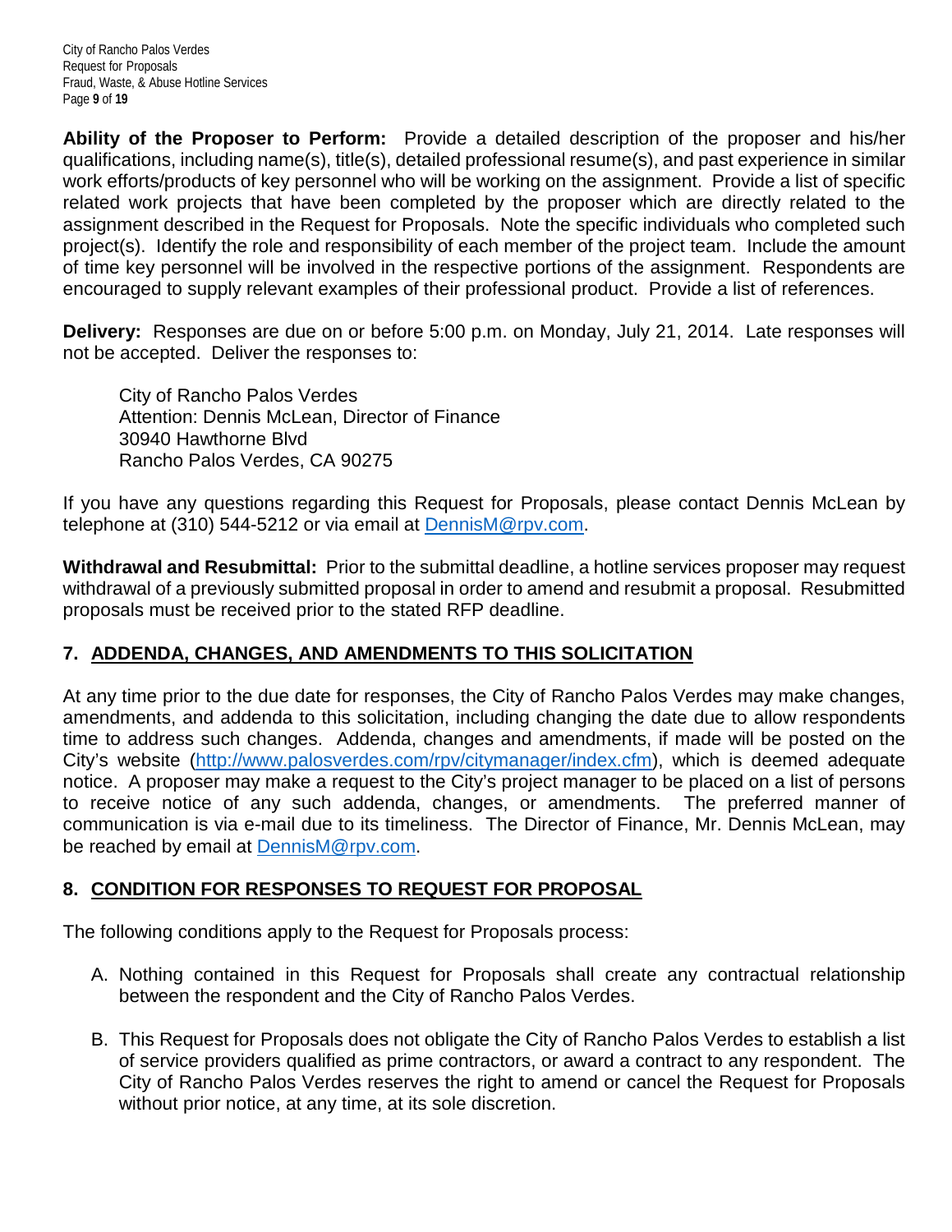- C. The City of Rancho Palos Verdes shall not be liable for any expenses incurred by any individual or organization in connection with the Request for Proposals.
- D. No conversations or agreements with any officer, agent or employee of the City of Rancho Palos Verdes shall affect or modify any terms of this Request for Proposals. Oral communications or any written/e-mail materials provided by any person other than the designated contact staff of the City of Rancho Palos Verdes shall not be considered binding.
- E. The City of Rancho Palos Verdes reserves the right, in its sole discretion, to accept or reject any or all proposals without prior notice and to waive any minor irregularities of defects in a proposal. The City of Rancho Palos Verdes reserves the right to seek clarification on a proposal with any source.
- F. The dates, times and sequence of events related to this Request for Proposals shall ultimately be determined by the City of Rancho Palos Verdes. The schedule is subject to change, at the sole discretion of the City of Rancho Palos Verdes, although the City will attempt to follow it and, if it must be altered, will attempt to provide reasonable notice of the changes.
- G. Respondents shall not issue any news release pertaining to this Request for Proposals or the City of Rancho Palos Verdes without prior written approval of the City.
- H. All submitted proposals and information included herein or attached thereto, shall become public record upon delivery to the City of Rancho Palos Verdes.

#### **9. RIGHT BY THE CITY TO WITHDRAW THIS REQUEST**

The City of Rancho Palos Verdes, at its sole discretion and for any reason whatsoever, may withdraw this solicitation at any time.

#### **10.STANDARD TERMS AND CONDITIONS**

Prior to the award of any work hereunder, the City and the proposer shall enter into a written contract (an example of which is attached hereto) for services. Proposers responding to this Request for Proposals are strongly encouraged to review all the terms and conditions of the Contract.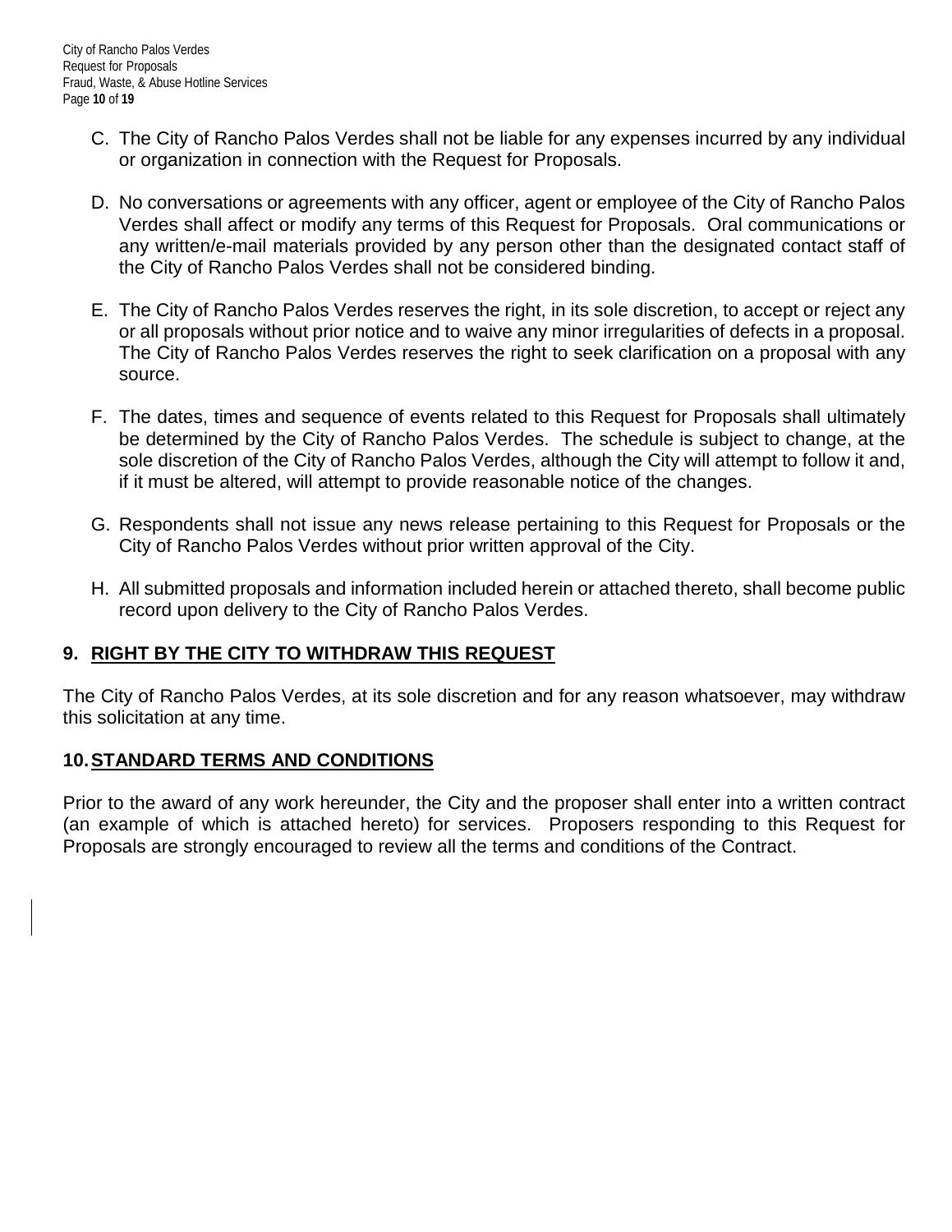#### **ATTACHMENT 1 MINIMUM QUALIFICATIONS CERTIFICATION**

Proposer Firm Name

The Proposer must substantiate that the firm satisfies all of the Minimum Qualifications stated within this RFP, to the CITY's satisfaction, to be given further consideration. The statement must contain sufficient information as prescribed to assure the CITY of its accuracy. Failure to satisfy each of the Minimum Qualifications, based on the CITY's sole judgment, will result in the immediate rejection of the Proposal.

The Proposer must complete all of the Minimum Qualification statements listed below before signing. The signature of the authorized representative of the Proposer warrants that the Proposer has met all of the Minimum Qualifications.

1) The Proposer has been in the Fraud, Waste, and Abuse Hotline Services industry in the same name or organization serving California government agencies for at least five (5) years.

| TAS |  | N٥ |
|-----|--|----|
|-----|--|----|

2) The Proposer's primary consultant (ex. project manager) assigned to the CITY has a minimum of three (3) years of hotline experience with local California governmental agencies and has been employed by Proposer for at least one (1) year.



3) The Proposer has direct responsibility for the management of the account, and all personnel responsible for the account are employees of the firm.



4) The Proposer does not have, nor potentially has, a conflict of interest with the CITY, including, but not limited to, any member of the City Council, City Staff, its advisors and contractors, its auditors, other consultants currently serving the CITY.



5) The Proposer can provide verifiable references of local California government agencies.

 $\Box$  Yes /  $\Box$  No.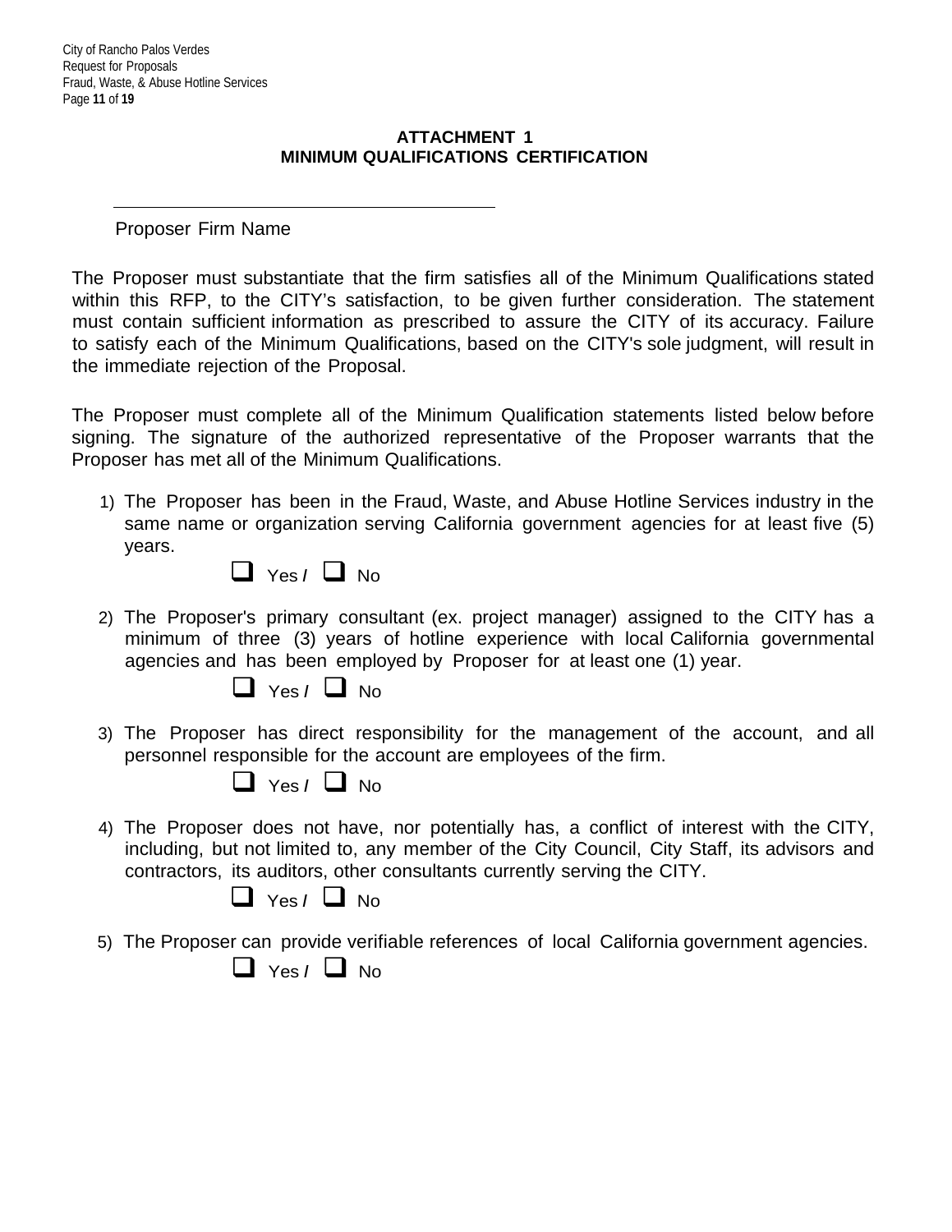City of Rancho Palos Verdes Request for Proposals Fraud, Waste, & Abuse Hotline Services Page **12** of **19**

Authorized Signature

Print or Type Name

**Title** 

**Date**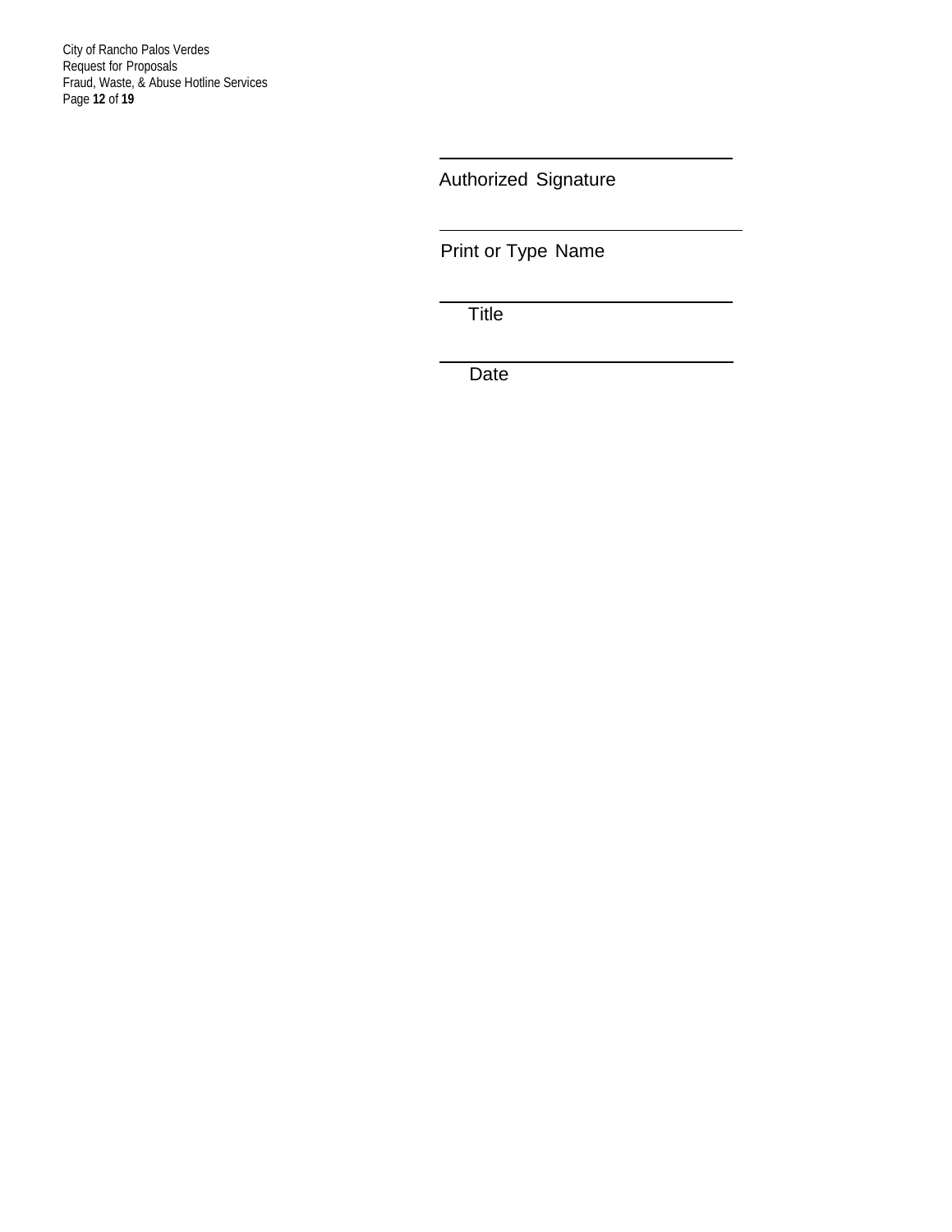#### **ATTACHMENT 2 COMPANY QUESTIONNAIRE**

Proposer Firm Name

Proposer's Legal Name

Type of Business (Corporation, Partnerships, Individual, etc.)

Headquarters Address

Address of Office of Proposer That Would Manage the Account (if different)

Proposer Contact Name

Telephone Number Fax Number Email Address

Proposer Back-up Contact Name

Telephone Number Fax Number Email Address

Signer (authorized to bind the Proposer) Date

Name and Title of Authorized Signer (Please type or print)

Signer (authorized to bind the Proposer) Date

Name and Title of Authorized Signer (Please print)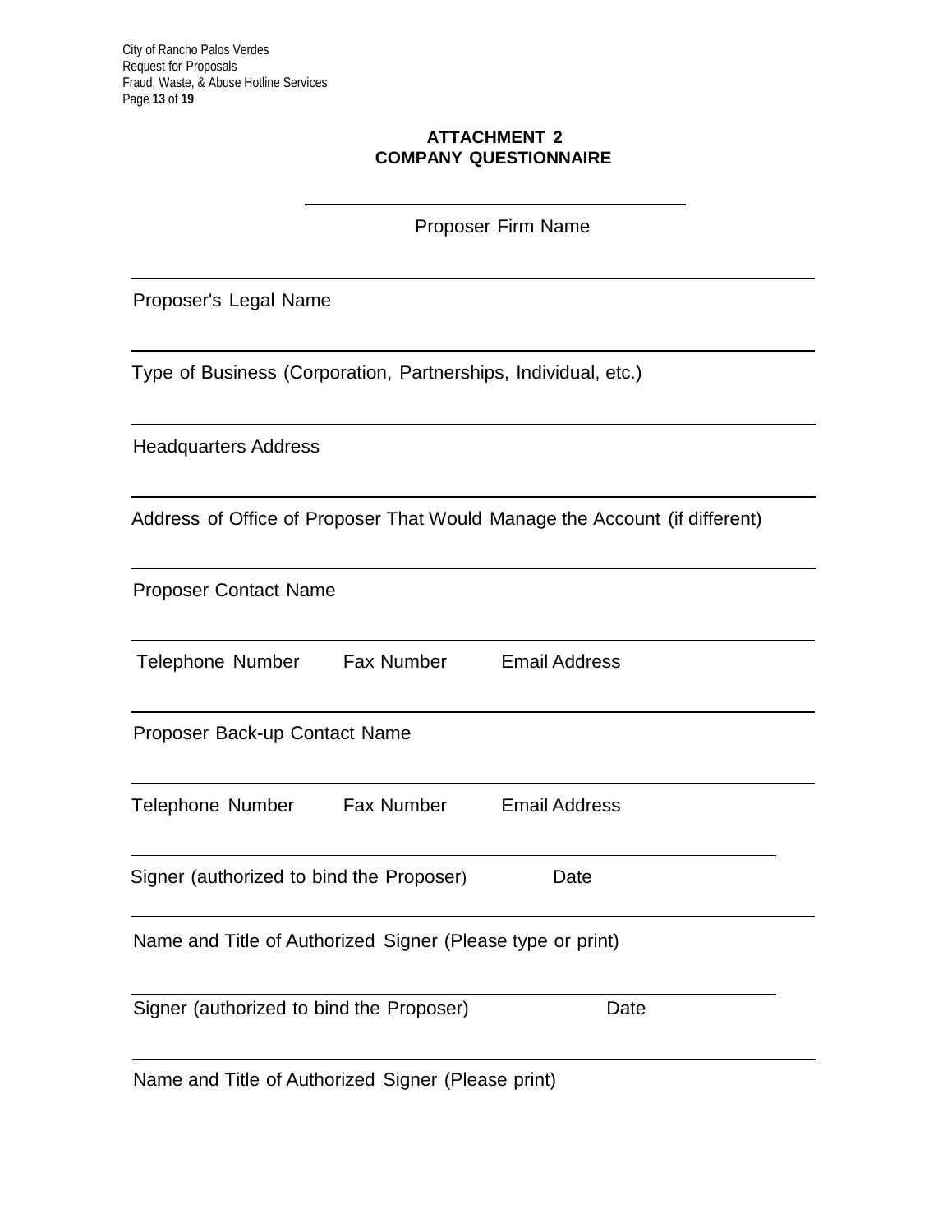City of Rancho Palos Verdes Request for Proposals Fraud, Waste, & Abuse Hotline Services Page **14** of **19**

#### **ATTACHMENT 3 WARRANTIES**

Proposer Firm Name

Proposer agrees to the incorporation of the following warranties in the proposed engagement:

Proposer warrants that it maintains or will obtain, at its expense prior to engagement, required insurance policy as stated herein for negligent acts or omissions and that such coverage is applicable.

Proposer warrants all information and statements in this RFP are complete and true. Any statement or claim found to be incomplete, misleading, or false will be grounds for immediate disqualification or dismissal and may be subject to legal action.

Proposer warrants this proposal is genuine, and not sham or collusive, nor made in the interest or on behalf of any person not named therein; the proposer has not directly or indirectly induced or solicited any other proposer to put in a sham bid, or any other person, firm or corporation to refrain from submitting a proposal, and the Proposer has not in any manner sought by collusion to secure for themselves an advantage over any other proposer.

Authorized Signature

Print or Type Name

Title **Date**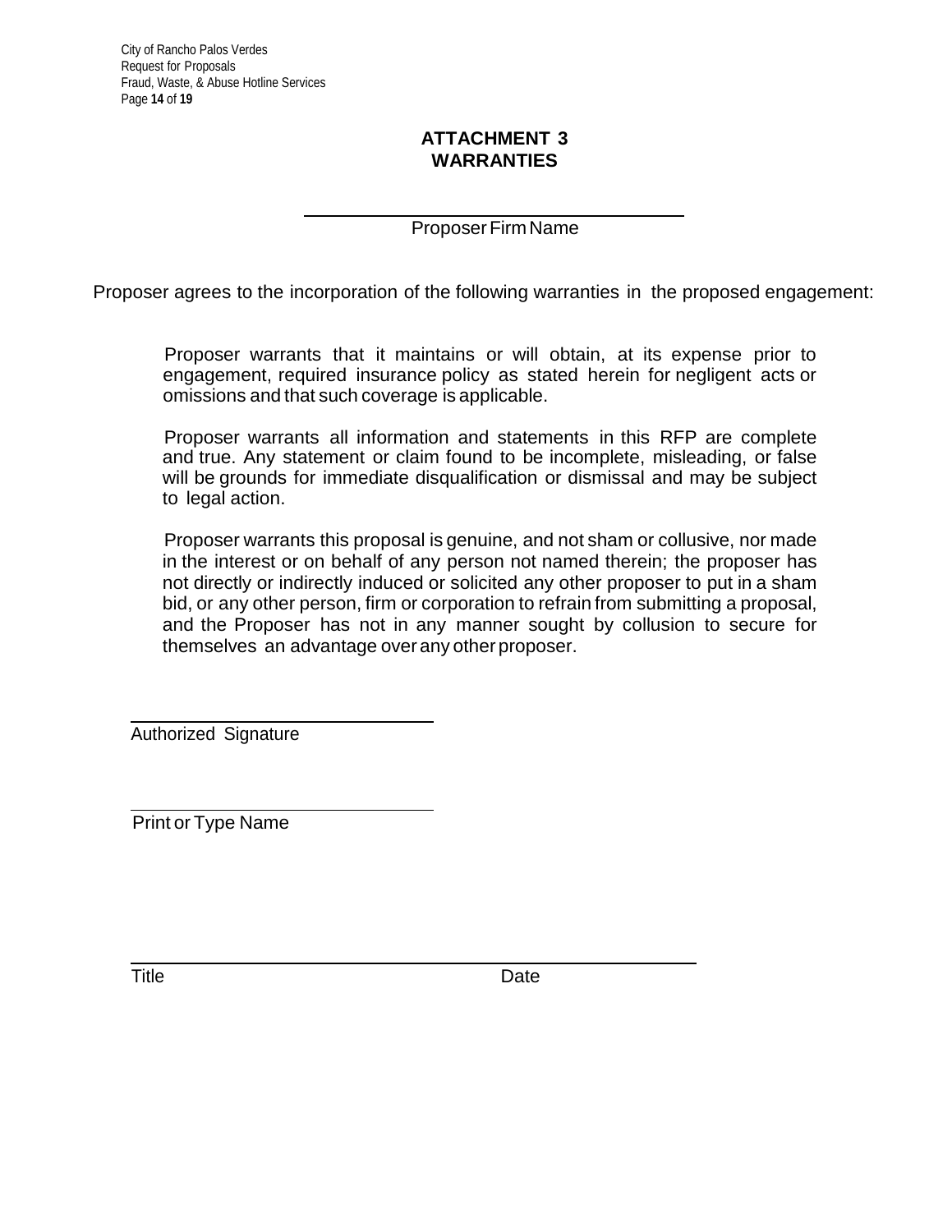City of Rancho Palos Verdes Request for Proposals Fraud, Waste, & Abuse Hotline Services Page 15 of 19

#### **ATTACHMENT 4 FEE PROPOSAL**

Proposer Firm Name

Subject to advance approval by the CITY, the CITY shall reimburse the selected Consultant for reasonable travel costs incurred, including airfare, transportation, lodging and meals in conjunction with attending local meetings in the performance of the engagement. Consultant shall furnish the CITY with evidence of such costs incurred along with written request for reimbursement. The selected Consultant shall be solely responsible for incidental costs, including but not limited to, printing, clerical support in delivery of services and the production of written reports.

Each Proposer shall provide its Fee Proposal based upon the details of the costs for telephone reports, web-based submittals, and general inquiries at the service levels of 50/100/150 reports annually, as well as reporting capabilities and analytics.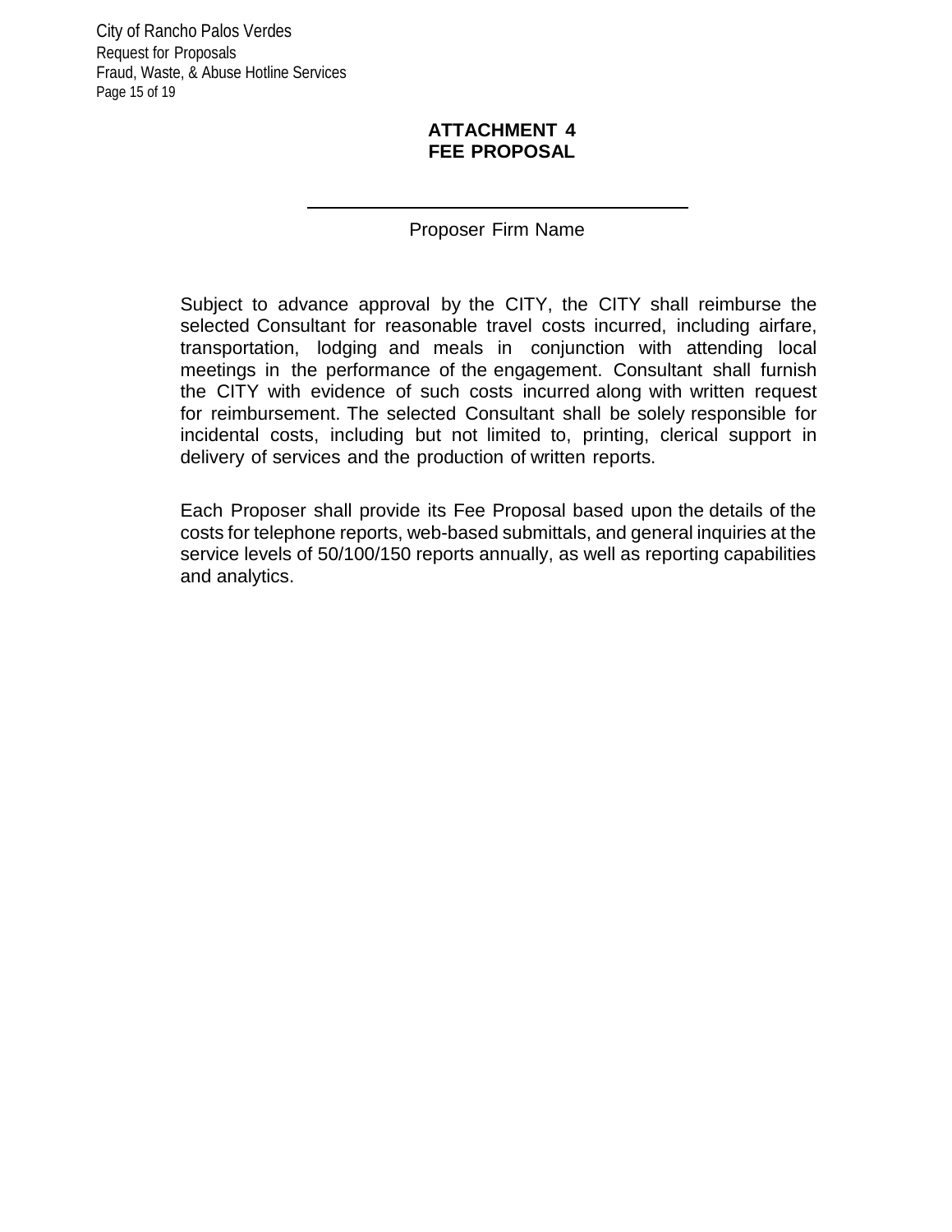City of Rancho Palos Verdes Request for Proposals Fraud, Waste, & Abuse Hotline Services Page 16 of 19

#### **ATTACHMENT 5 QUESTIONNAIRE**

#### **Organization**

Provide the address of the office that will service this account.

Give a brief history of your firm's involvement in the hotline services industry serving California municipalities, including the year of organization. As of July 1, 2014, for how many years has your firm provided hotline services serving California municipalities?

What are your firm's consulting specialties and strengths?

What differentiates your firm from your competitors?

What are your firm's limitations?

#### **Clients**

Please provide a listing of clients that may be used as reference checks:

| Name of Client | <b>Contact Name</b> | <b>Contact Number</b> | <b>Contact Email</b> |
|----------------|---------------------|-----------------------|----------------------|
|                |                     |                       |                      |
|                |                     |                       |                      |
|                |                     |                       |                      |
|                |                     |                       |                      |
|                |                     |                       |                      |
|                |                     |                       |                      |
|                |                     |                       |                      |
|                |                     |                       |                      |
|                |                     |                       |                      |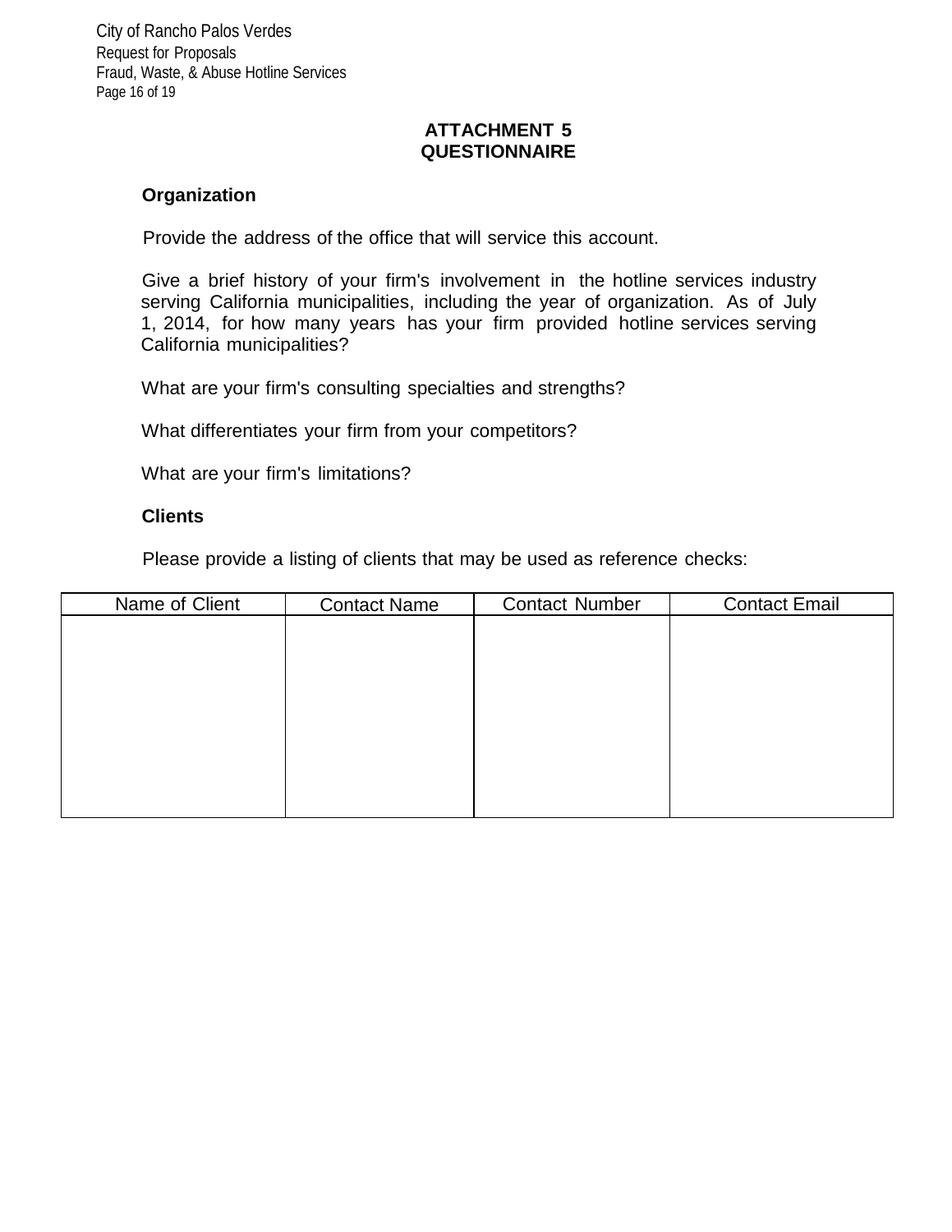City of Rancho Palos Verdes Request for Proposals Fraud, Waste, & Abuse Hotline Services Page 17 of 19

#### **Standards of Conduct**

Disclose any relationship you have or have had with any City Council members, consultants, or CITY employees. Briefly describe your philosophy relating to the selected Consultant's relationship with Council members and Staff.

Disclose any gifts (meals, tickets, anything of value over \$50, etc.) that you have given to or received from any City Council member, consultants, or CITY employee in the last 12 months. If 'Yes', please disclose them using "Gift Disclosure Form."

For the past 10 years, has the firm, its officers or principals or any affiliate ever:

- a. Been the focus of a non-routine inquiry or investigation or a similar inquiry or investigation from any federal, state or self-regulatory body or organization;
- b. Settled any litigation concerning breach of fiduciary responsibility or other investment related matters; or
- c. Submitted a claim to your error & omission, fiduciary liability and/or fidelity bond insurance carrier(s)?

If 'yes', please provide details and the current status of proceedings.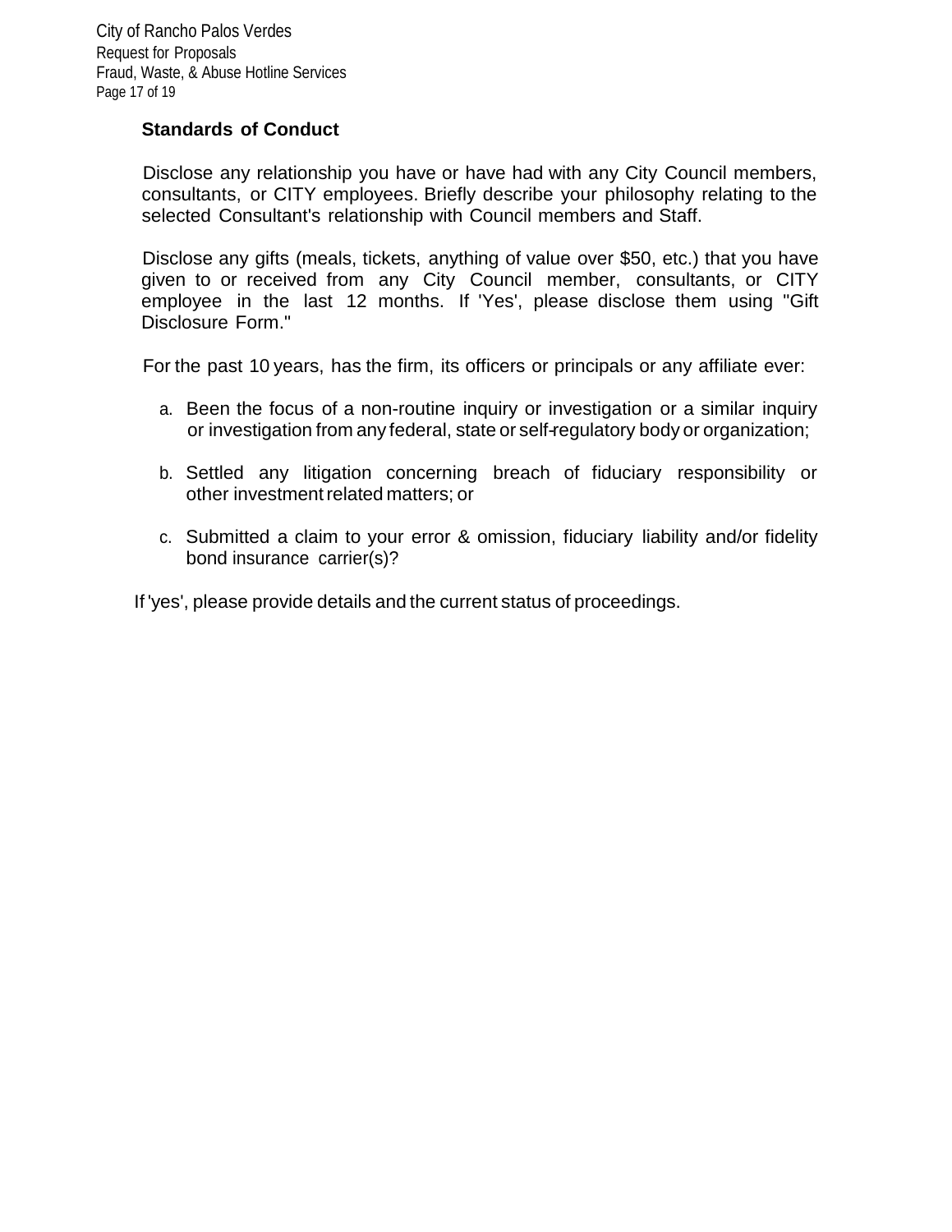City of Rancho Palos Verdes Request for Proposals Fraud, Waste, & Abuse Hotline Services Page 18 of 19

#### **ATTACHMENT 6 Gift Disclosure Form**

#### Proposer Firm Name

| No. | Date<br>(mm/dd/yy) | Given to /<br>Received from | Description of Gifts <sup>1</sup> | Value (US\$) |
|-----|--------------------|-----------------------------|-----------------------------------|--------------|
|     |                    |                             |                                   |              |
|     |                    |                             |                                   |              |
|     |                    |                             |                                   |              |
|     |                    |                             |                                   |              |
|     |                    |                             |                                   |              |
|     |                    |                             |                                   |              |
|     |                    |                             |                                   |              |
|     |                    |                             |                                   |              |

 $1$ Gifts could be in the form of meals, tickets, paid travel, items of value over \$50, etc.